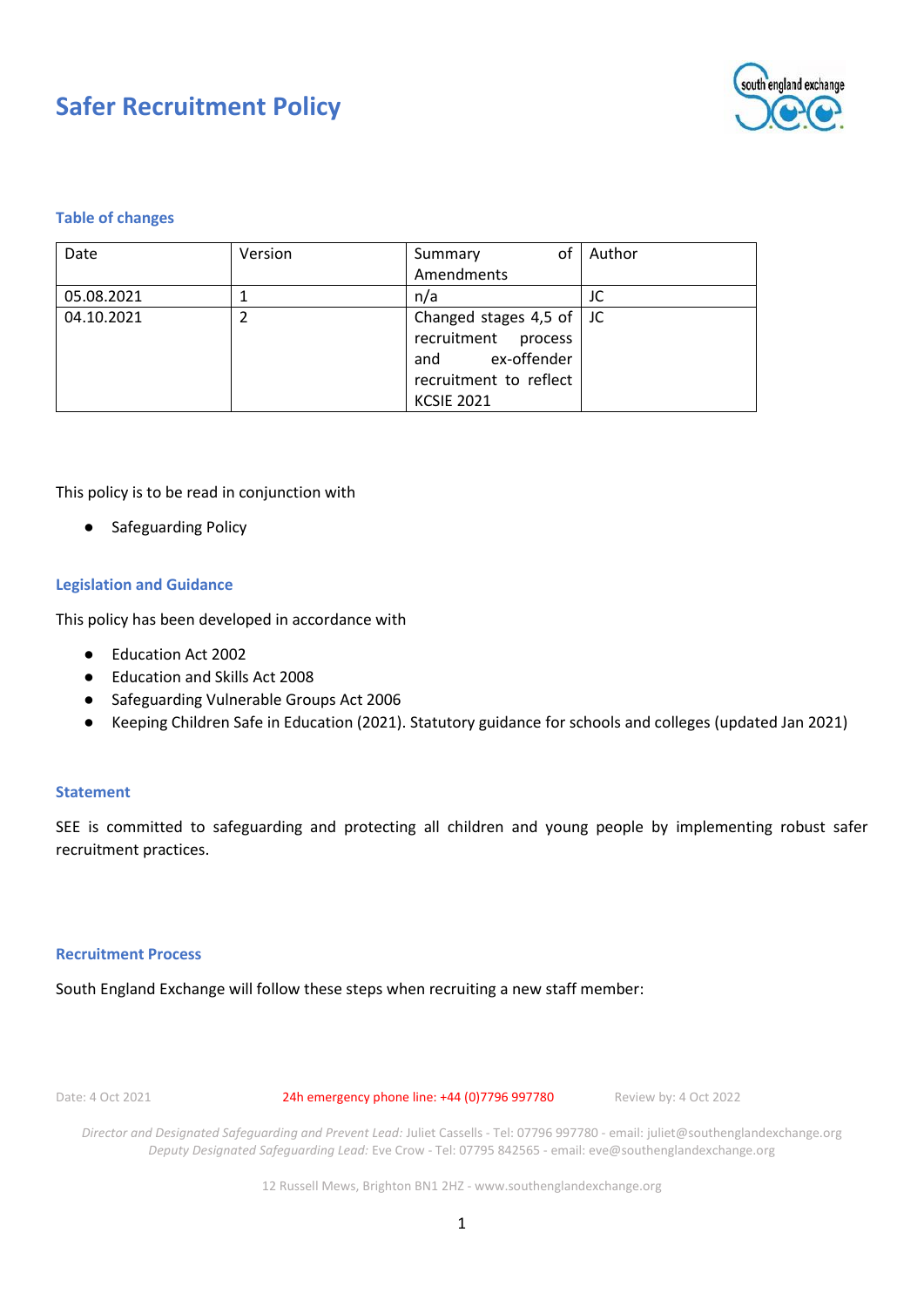

**Stage 1**: Review of role definition. Basis: *Exchange process flow chart, Who does what chart, Key Staff Roles document*. The reviewed job description will be sent to candidates.

**Stage 2**: Advertise to encourage wide selection of applicants. Adverts must contain a clear indication of high safeguarding requirements to encourage suitable applicants and deter unsuitable candidates. Each advert for a role in regulated activity must state that an enhanced DBS certificate with Barred List Checks and full disclosure will be required.

**Stage 3**. Send Job description, safeguarding policy and link to *Employment application form* to potential candidates who enquire.

**Stage 4**: Review applications checking skills and qualifications, employment gaps and motivation and create shortlist. Shortlisted candidates are asked to sign a self-declaration form. References for shortlisted candidates are requested.

**Stage 5**: Invite candidates to interview with SEE's director (who also acts as Safeguarding Lead) and SEE's Deputy Safeguarding Lead. During the interview, check ID, check mental and physical fitness for work, check right to work in the UK, collect and discuss self-declaration.

**Stage 6**: Request DBS check, check references (*Reference request – previous employer* and *Reference request - personal*), check right to work if additional documents are required. Make offer (conditional to positive result to all checks).

**Stage 7**. Exchange contracts.

**Stage 8**: On the first day of employment, arrange online induction training and allocate mentor (if applicable).

**Stage 9**: Arrange a 1 to 1 supervision with director to take place 4 – 6 weeks after starting work.

# **Checks**

# **Disclosure and Barring Service (DBS)**

All staff must undergo a DBS check. The level of disclosure depends on the proposed role this staff member is to fill. Checks are renewed every three years. Staff members are encouraged to join the DBS Update Service.

Checks are made using the website [www.ukcrbs.co.uk.](http://www.ukcrbs.co.uk/) Every applicant agrees to undergo this check by clicking a consent tick box on this website.

Any staff member whose role involves any of the following must undergo an enhanced check *with* barred list checks:

● teaching, training, instructing, caring for or supervising children on a regular basis (in a school)

Date: 4 Oct 2021 24h emergency phone line: +44 (0)7796 997780 Review by: 4 Oct 2022 *Director and Designated Safeguarding and Prevent Lead:* Juliet Cassells - Tel: 07796 997780 - email: juliet@southenglandexchange.org *Deputy Designated Safeguarding Lead:* Eve Crow - Tel: 07795 842565 - email: eve@southenglandexchange.org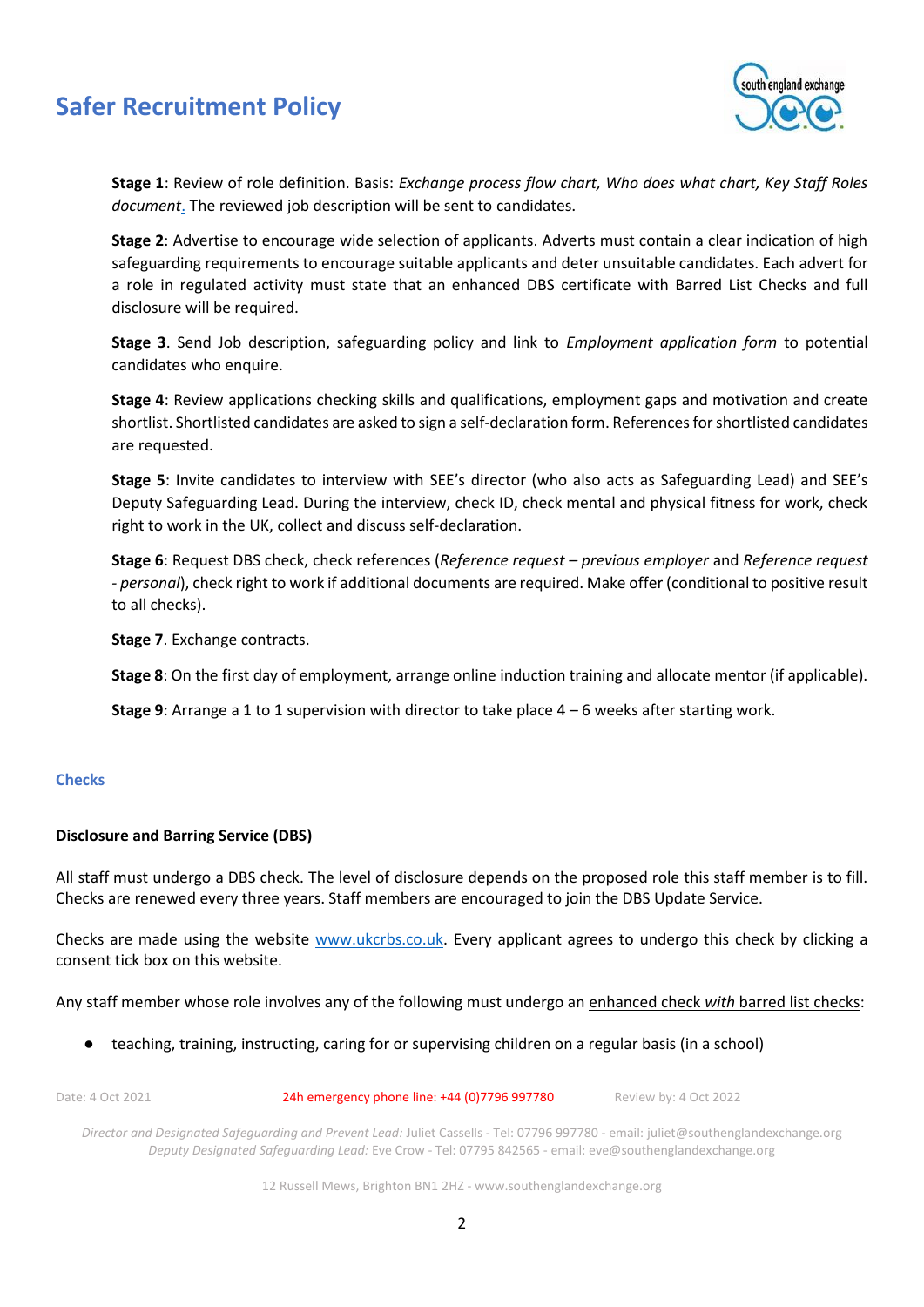

- carrying out paid, or unsupervised unpaid work regularly in a school or college where that work provides an opportunity for contact with children
- engaging in intimate or personal care, or overnight activity, even if this happens only once

Members of staff and external parties whose roles involve regular work or contact with children without fulfilling the above conditions, will have to undergo an enhanced disclosure check *without* barred list checks. This also applies to contractors on the school site.

Staff who have lived outside the UK must undergo an overseas criminal records check.

Staff must not start work before DBS clearance has been obtained. If it is unavoidable that they start work, they must be appropriately supervised until a DBS certificate can be shown.

A DBS check can be replaced by checking the DBS Updating Service if the applicant has joined this service in the past and SEE

- obtains consent from the applicant to do so
- confirms the certificate matches the individual's identity
- examines the original certificate to ensure that it is for the appropriate workforce and level of check, e.g. enhanced certificate/enhanced including barred list information.

A DBS check or overseas criminal records check is not necessary if the applicant has worked, within three months of their appointment,

- in a school in England, in a post:
	- o which brought the person regularly into contact with children or young persons; or
	- $\circ$  to which the person was appointed on or after 12th May 2006 and which did not bring the person regularly into contact with children or young persons; or
- in an institution within the further education sector in England, or in a 16-19 Academy, in a post which involved the provision of education which brought the person regularly into contact with children or young persons.

A criminal record does not per se disqualify an applicant. Each case will be assessed on an individual basis. The assessment will take into account the seriousness and relevance of the conviction to the post applied for, how long ago the offence was committed, whether it was an isolated incident or a string of incidents, the circumstances around the incident, the resulting attitude of the applicant, any change in the applicant's personal circumstances since. BIS will document how a decision is reached despite / because of a conviction.

# **Employment History**

SEE expects every applicant to submit full details of their employment history. This will be checked for consistency and completeness.

Date: 4 Oct 2021 24h emergency phone line: +44 (0)7796 997780 Review by: 4 Oct 2022

*Director and Designated Safeguarding and Prevent Lead:* Juliet Cassells - Tel: 07796 997780 - email: juliet@southenglandexchange.org *Deputy Designated Safeguarding Lead:* Eve Crow - Tel: 07795 842565 - email: eve@southenglandexchange.org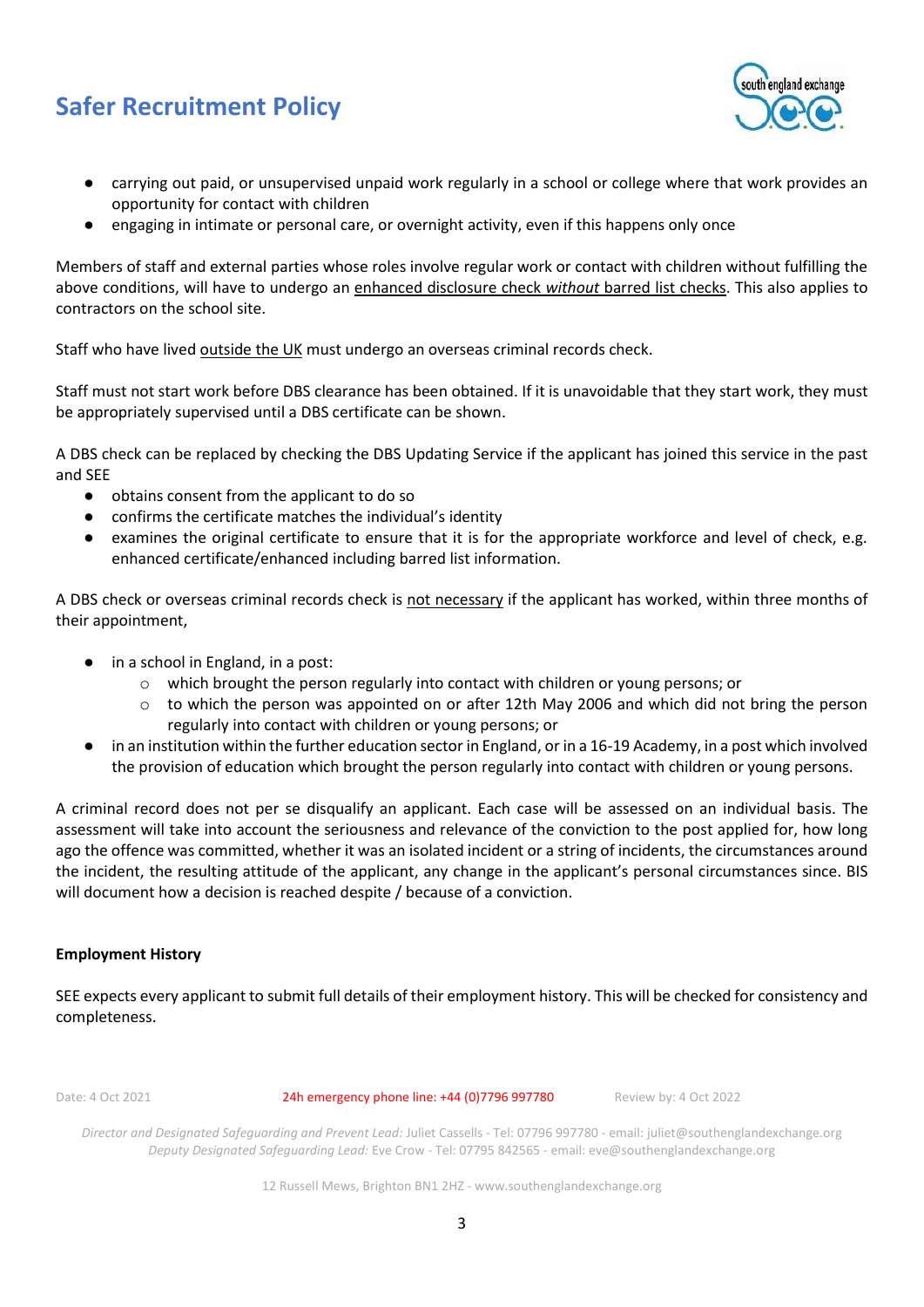

### **References**

SEE requests two references for each applicant invited to interview. Subsequently, SEE will contact the referees by telephone and cross-check that their testimony is genuine and accurate.

Neither referee must be related to the applicant.

One referee should be the current employer. If the applicant is not currently employed, SEE will verify their most recent period of employment and the reasons for leaving.

### **Mental and physical fitness for work**

SEE will check the mental and physical fitness of any applicant for a position. Checks are usually carried out by requesting information from the candidate. Where doubt remains, SEE can request a letter from the candidate's GP or another suitable medical practitioner.

### **Right to work in the UK**

Every applicant needs to demonstrate their right to work in the UK.

#### **Substantial change**

Where an existing member of staff moves into a new position within the company which is substantially different from their previous role, or their personal circumstances change, SEE will initiate the same checks as are expected for a new member of staff. For example, if the new role involves regulated activity where the old one didn't, or a person's right to work may have expired.

#### **Qualifications**

SEE will only employ suitably qualified staff. Evidence of qualifications may be requested.

# **Single Central Record of Employment (SCR)**

SEE keeps an SCR in electronic form.

The SCR indicates whether the following checks have been carried out or certificates obtained, and the date on which each check was completed/certificate obtained:

| Date: 4 Oct 2021 | 24h emergency phone line: +44 (0)7796 997780                                                                                        | Review by: 4 Oct 2022 |
|------------------|-------------------------------------------------------------------------------------------------------------------------------------|-----------------------|
|                  | Director and Designated Safequarding and Prevent Lead: Juliet Cassells - Tel: 07796 997780 - email: juliet@southenglandexchange org |                       |

*Director and Designated Safeguarding and Prevent Lead:* Juliet Cassells - Tel: 07796 997780 - email: juliet@southenglandexchange.org *Deputy Designated Safeguarding Lead:* Eve Crow - Tel: 07795 842565 - email: eve@southenglandexchange.org